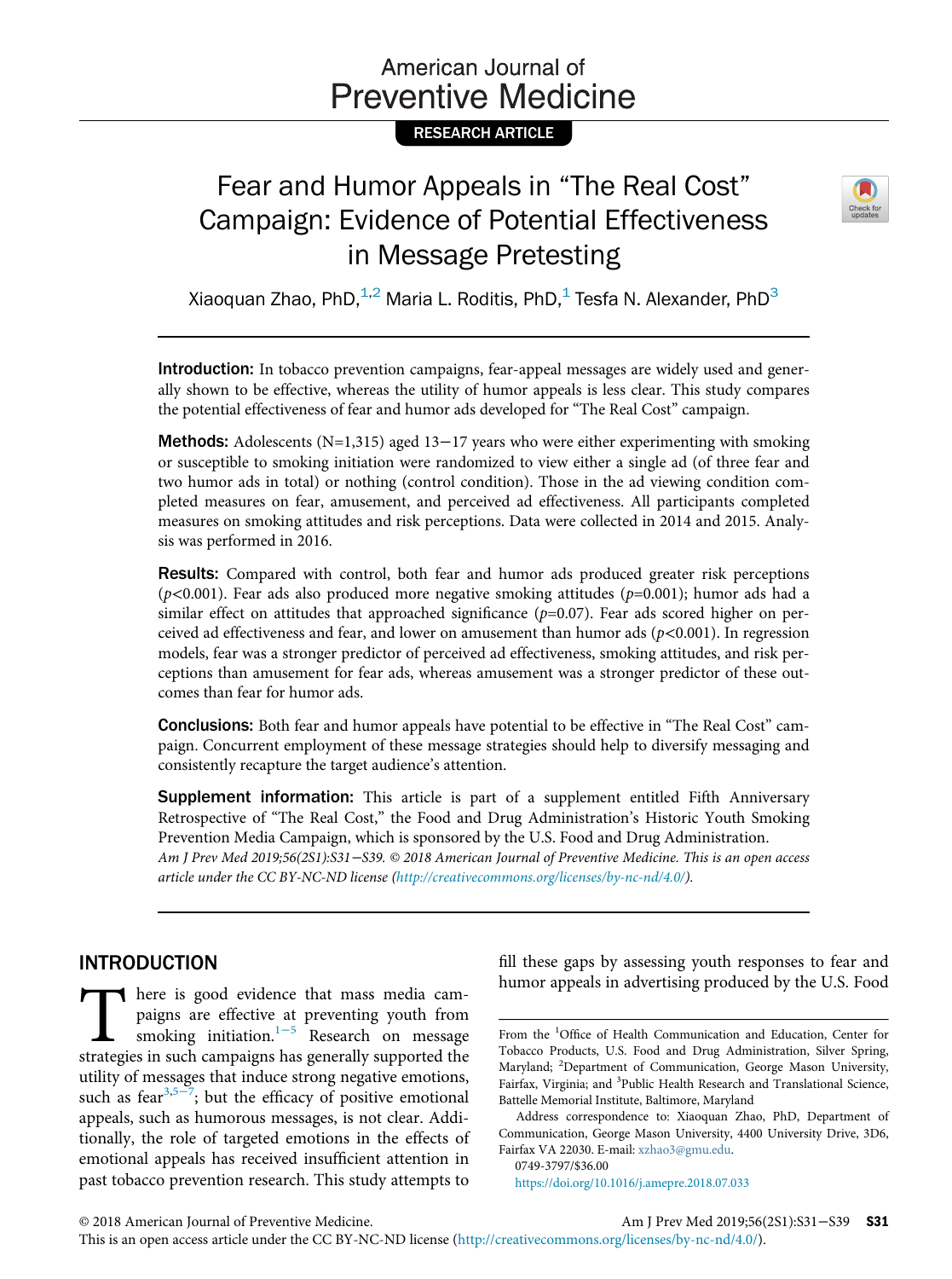and Drug Administration for its national youth smoking prevention media campaign, "The Real Cost."

Research on fear appeals shows that, under the right conditions, fear can be leveraged to motivate behavior change.8−[10](#page-7-3) A number of theories have emerged to address how and why fear appeals work, and also why they may fail. The extended parallel process model, for example, posits that the effect of fear appeals is jointly determined by message-induced perceptions of threat and efficacy.<sup>[11](#page-7-4)</sup> Without an adequate sense of responseand self-efficacy, perceived threat and experienced fear may lead to defensive reactions, such as psychological reactance, $12-14$  $12-14$  rather than message acceptance and desirable behavior change.<sup>[10,11](#page-7-6)</sup> Early fear appeal theory also proposes an inverted U-relationship between fear and persuasion, where either lower or higher than optimal levels of fear would decrease message agree-ment.<sup>[15,16](#page-7-7)</sup> Although empirical research has not found clear support for the curvilinear relationship in between-subjects designs, $10,17$  recent studies show that an inverted-U relationship does exist in within-subjects analysis when fear is measur[ed at](#page-7-8) multiple time points during message processing.18−<sup>20</sup> Despite these intricacies, research on tobacco prevention campaigns has generally supported the utility of fear appeals. $3,5-7$  $3,5-7$ In a cross-national study, for example, youth from the U.S., Australia, and Britain all rated tobacco prevention ads with visceral negative execution styles more favorably than other types of messages. These ads were also more likely to be recalled, thought about, and discussed 1 week later.

In comparison with fear appeals, humor appeals have received less attention in health and risk communication, although interest in their application and effects in other contexts, particularly commercial advertising, has persisted over the years.<sup>21</sup> Research on humor appeals is often guided by broad persuasion and information processing theories, such as the elaboration likelihood model. $^{22}$  The general view is that humor tends to have the most impact through the peripheral route of persuasion, where information processing relies primarily on simple message cues and mental heuristics, such as source liking and trust in experts, instead of careful examination of the substance of the message. $23$  The effects of humor on persuasion are rather nuanced. A recent meta-analysis shows that the use of humor is associated with increased attention, greater ad liking, more positive affect and less negative affect, more favorable attitude toward the brand, and greater purchase intention. At the same time, the analysis also shows that humor is not associated with actual purchase behavior and negatively associated with source credibility. $21$  Some of these findings have been noted in health and risk

communication research, in particular humor's ability to increase interest in and reduce counterarguing of otherwise threatening health messages. $24,25$ 

Only a few studies have directly compared fear and humor appeals in the context of tobacco education. Existing evidence shows that youth and adults alike tend to rate fear appeal messages as more effective than humorous messages.<sup>[6,26](#page-7-14)[,27](#page-7-15)</sup> However, relevant evidence on the effects of fear versus humor appeals on smokingrelated outcomes is largely lacking. Additional research has examined executional characteristics of campaign messages using broader categories, such as negative versus positive emotion messages, or threatening versus non-threatening messages. This body of research generally finds negative emotion messages, including fear appeals, to hold advantages in audience appraisal, $<sup>7</sup>$  $<sup>7</sup>$  $<sup>7</sup>$  mes-</sup> sage engagement, $^{28}$  $^{28}$  $^{28}$  recall, $^{28}$  and general audience prefer- $e^{29}$  $e^{29}$  $e^{29}$  in comparison with humor and other types of appeals. Greater clarity in the mental connection between fear and the target health issue, $29$  as well as stronger emotional intensity,<sup>[28](#page-7-16)</sup> have sometimes been cited as reasons for the better performance of fear appeals in these studies.

It is important to note that the relative advantages of fear appeals do not preclude the possibility that humor appeals can still favorably change beliefs, attitudes, and behaviors. Although less prevalent than fear appeals, humor appeals do appear with some regularity in tobacco prevention campaigns.<sup>[3](#page-7-1)</sup> Recent research on smoking prevention videos on YouTube also found both humor and fear appeals to be viewed more often than social appeals.<sup>[30](#page-7-18)</sup> Positive evidence of the effects of humor appeals on smoking-related outcomes in comparison with a condition with no message exposure will support the deployment of humorous messages in tobacco prevention efforts as part of a diversified messaging system. This is particularly important given the cluttered media environment youth live in today. If multiple message strategies are available to produce the desired campaign effects, it would generally benefit the campaign to diversify its message approach in order to consistently recapture the attention of at-risk youth.

As a national youth smoking prevention media campaign, "The Real Cost" has used both fear and humor appeals in its campaign messages. It is important to note that "The Real Cost" does not use fear appeals to merely shock viewers or to induce extreme fear. The fear-based elements in its messages (e.g., a horde of monsters, a scary-looking creature) represent the dangers of smoking generally and are meant to grab teens' attention and engage them in content aligned with their media consumption habits. This approach, with its focus on inducing moderate fear, is consistent with the idea of an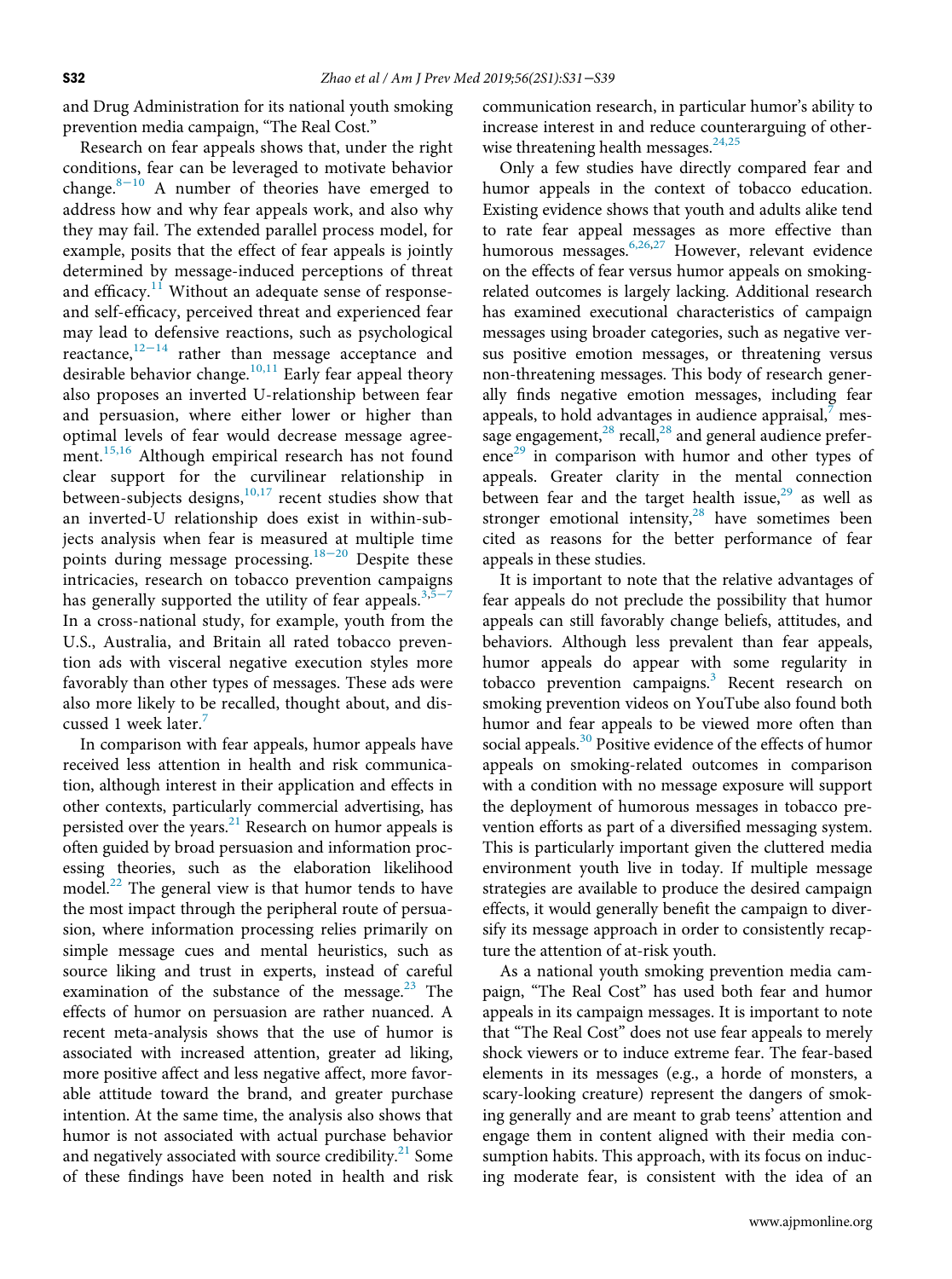inverted-U relationship between fear and persuasion noted by both early theory<sup>15,16</sup> and recent reexamination of the issue.<sup>[31,32](#page-7-19)</sup>

Evaluation research so far has shown the campaign to be effective at reaching the targeted youth population,  $33$ changing campaign-targeted beliefs, $34$  and preventing youth smoking initiation.<sup>[35](#page-8-2)</sup> Although these findings attest to the overall effectiveness of the campaign, they do not speak to the relative efficacy of the different appeals used in campaign messaging. This study addresses this latter question by using data from "The Real Cost" copy testing research to directly compare fear and humor appeals on both perceived ad effectiveness and smoking-related attitudes and risk perceptions.

The ability of attitudes and risk perceptions to predict behavior is a central proposition of several influential behavior theories $36,37$  and is well documented by empirical evidence. $38-40$  $38-40$  Research has also shown that perceived ad effectiveness is causally antecedent to postmessage attitude and intention across different contexts, thus a useful barometer for formative campaign research.<sup>[41,42](#page-8-5)</sup> In particular, the specific measure of perceived ad effectiveness used in this study has been shown to prospectively predict smoking intentions in an experi-mental study<sup>[43](#page-8-6)</sup> and quitting behaviors in a longitudinal evaluation of a national smoking-cessation campaign.<sup>[44](#page-8-7)</sup> Together, this body of evidence suggests that perceived ad effectiveness, risk perceptions, and attitude constitute an appropriate group of outcome variables for this research. Additionally, this study also measures message-targeted emotions (fear versus amusement) in order to assess their relative contributions to the effects of the two types of message appeals under investigation. Limited by the scope of copy testing research, this study is not equipped to test theory about either appeal in a systematic manner. However, the authors hope that the evidence generated here will be able to inform thinking about how fear and humor appeals work and stimulate future theory-guided research.

## **METHODS**

The development of ads for "The Real Cost" is guided by extensive, iterative research with the youth target audience using both qualitative (focus groups) and quantitative (copy testing) methods. Final campaign advertising reflects deliberate decisions on both message content and executional styles. A detailed description of the process is beyond the scope of this paper, but additional information is provided in other articles in this supplement and in campaign-related literature published elsewhere.<sup>[33,45](#page-8-0)</sup> This study reports data from two recent copy testing experiments that have included distinct fear- and humor-appeal ads. The primary purpose of copy testing research was to assess the potential effectiveness of individual ads. The current study represents a

secondary analysis addressing additional research questions using pooled data from these experiments.

Using the same design and instrumentation, both experiments were conducted online using participants' own computers or mobile devices. After answering a brief questionnaire on their personal background and smoking experience, youth participants were randomized to either an ad-exposure condition or a no-exposure control condition. Those in the exposure condition were shown a single ad randomly selected from a set, followed by a series of questions assessing their thoughts and feelings in response to the ad. Those in the control condition did not view anything. All participants then filled out an outcome questionnaire that included measures of smoking-related beliefs and attitudes. The entire testing process took about 15 minutes. Participants received \$20 as a compensation for their time. The study protocol was approved by the U.S. Food and Drug Administration IRB. Data collection for the two experiments was completed in 2014 and 2015, respectively. Analysis for the current study was performed in 2016.

#### Study Sample

The study sample (N=1,315) included two specific at-risk youth groups aged 13−17 years: those who have experimented with smoking but have not yet smoked ≥100 cigarettes in their lifetime (experimenters); and those who have never smoked cigarettes but are susceptible to initiation (susceptible nonsmokers). Youth were recruited via mall intercept at various locations across the country. Parents were given 72 hours to opt their children out of the study and youth assent was obtained prior to participation. Recruitment was regulated such that roughly equal numbers of experimenters and susceptible nonsmokers would be included in each experiment.

#### Fear and Humor Appeal Ads

At the time of data collection, "The Real Cost" had produced 13 TV ads featuring different themes and execution styles.<sup>[45](#page-8-8)</sup> This study focuses on two groups of ads that were expressly designed to elicit feelings of fear and amusement, respectively. Brief descriptions of these ads are provided in [Appendix Figure 1](#page-7-20) (available online). Other ads used in the campaign are excluded from the current analysis either because they are not explicitly and exclusively fear-based or humorous in nature or because they were shown together with other ads during copy testing, making it difficult to ascertain their independent effects. For example, the first copy testing study for "The Real Cost" included two ads, Tooth and Skin, that were clearly fear appeals.<sup>[38](#page-8-4)</sup> However, this study exposed each participant to two randomly selected ads from a set of six that also included ads featuring other appeals. The outcome measures were taken after exposure to both ads, thus reflecting their joint influence. This design precluded clear attribution of observed effects to individual ads. Tooth and Skin are therefore not included in the current analysis.

#### Measures

Smoking status was ascertained by asking (1) whether the participants had ever smoked cigarettes; and, if yes, (2) whether they had smoked 100 cigarettes in their lifetime. Nonsmokers are those answering no to the first question; experimenters are those answering yes to the first question but no to the second question.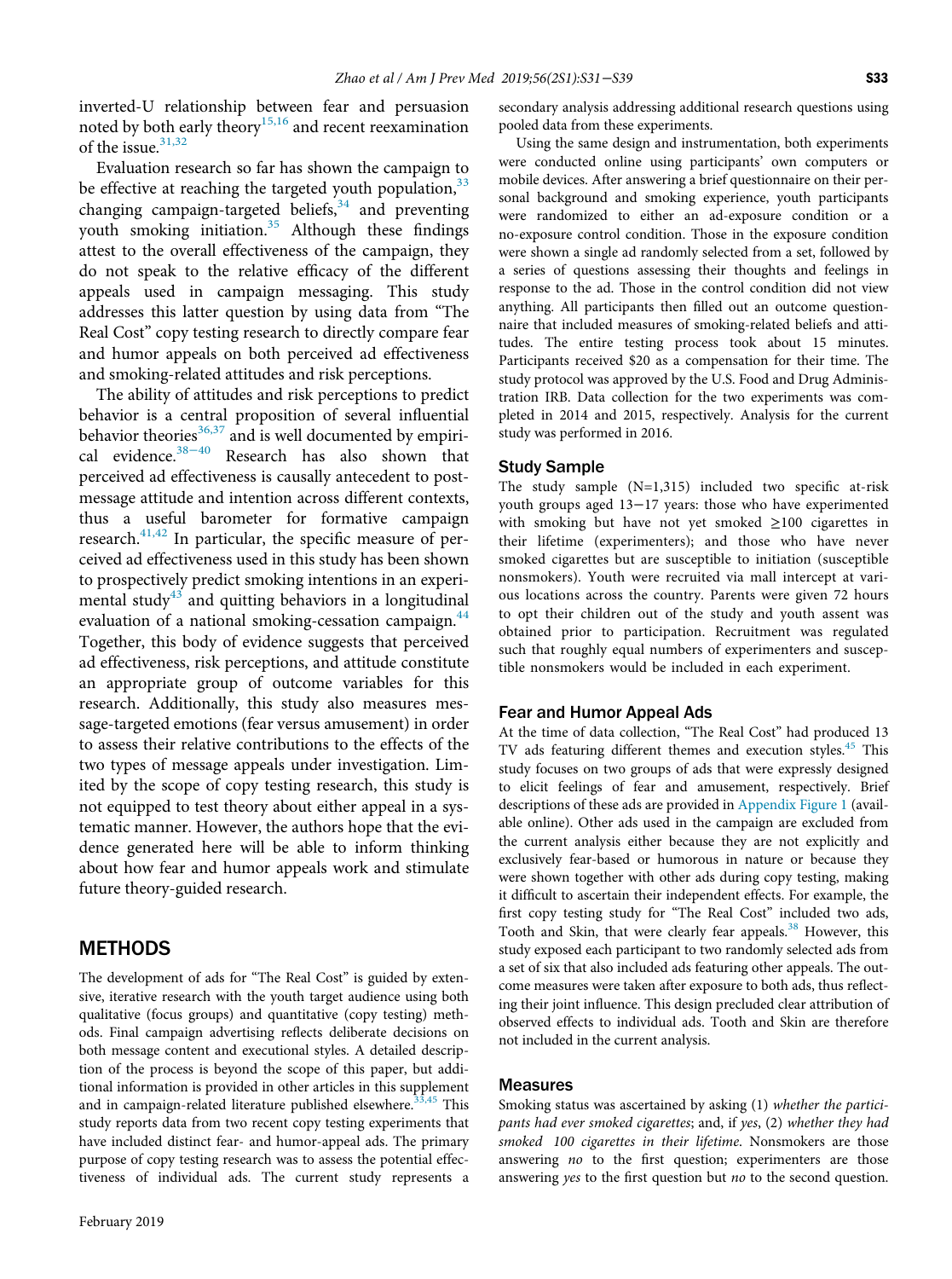Susceptible nonsmokers were identified using a three-item measure of smoking susceptibility developed by Pierce and colleagues.[46](#page-8-9)

Participant reactions to the ad they viewed were obtained using a perceived ad effectiveness measure and a set of emotion-based items. On a 5-point Likert-type scale (1 strongly disagree to 5 strongly agree), perceived ad effectiveness was assessed using six items: The ad is (1) powerful, (2) informative, (3) meaningful, (4) convincing, (5) worth remembering, and (6) The ad grabbed my attention.<sup>[43](#page-8-6)</sup> Participants were also asked to indicate on a 5-point scale (1 not at all to 5 very) how much the ad made them feel afraid, worried, uneasy, happy, and amused. The first three items were averaged into an index of fear, and the last two items were averaged into an index of amusement. These items and the associated rating scale were adapted from previous research $47,48$  and simplified for use with the youth sample.

The primary outcome measures in this study were risk perceptions and smoking attitudes. Five items assessed perceptions of health risks associated with cigarette smoking that are addressed by campaign messages: If I smoke cigarettes, I will (1) damage my body, (2) inhale poisons, (3) develop cancer, (4) damage my lungs, and (5) shorten my life. Participants rated their agreement with each item on a 5-point scale (1 strongly disagree to 5 strongly agree). Ratings were averaged across the items to generate an overall measure of health risk perception. Smoking attitudes were measured with two items adapted from previous behavioral

<span id="page-3-0"></span>Table 1. Sample Characteristics (N=1,315)

| <b>Variable</b>       | $n$ (%)    |
|-----------------------|------------|
| Age, years            |            |
| 13                    | 211(16.0)  |
| 14                    | 204 (15.5) |
| 15                    | 304 (23.1) |
| 16                    | 350 (26.6) |
| 17                    | 246 (18.7) |
| Gender                |            |
| Male                  | 653 (49.7) |
| Female                | 660 (50.3) |
| Race/ethnicity        |            |
| White                 | 637 (48.4) |
| <b>Black</b>          | 204 (15.5) |
| Hispanic              | 393 (29.9) |
| Other                 | 88 (6.7)   |
| <b>Status</b>         |            |
| Experimenter          | 655 (49.8) |
| At-risk nonsmoker     | 660 (50.2) |
| Living with smokers   |            |
| Yes                   | 695 (52.9) |
| No                    | 620 (47.1) |
| Close friends smoking |            |
| $\Omega$              | 395 (30.0) |
| $\mathbf{1}$          | 313 (23.8) |
| $\overline{2}$        | 367 (27.9) |
| 3                     | 134 (10.2) |
| 4                     | 101(7.7)   |

research: Smoking cigarettes is bad/unenjoyable or good/enjoyable. Responses ranged from 1 very bad/unenjoyable to 5 very good/ enjoyable.<sup>[36](#page-8-3)</sup> An overall attitude score was constructed by averaging these two items.

Additional variables used in the study included demographic backgrounds, smoking experience, peer smoking, and living with smokers. These measures are summarized in [Table 1](#page-3-0).

#### Statistical Analysis

Chi-square tests assessed equivalence of experimental conditions on sample characteristics. A series of ANCOVA was conducted to compare the three experimental conditions (fear ads, humor ads, and control) on risk perceptions and smoking attitudes. An additional set of ANCOVA was conducted to compare the two types of messages (fear and humor) in terms of perceived ad effectiveness and emotional response. Finally, separate regression analyses were run for participants exposed to fear versus humor ads to see how strongly the targeted emotions were associated with perceived ad effectiveness, risk perceptions, and smoking attitudes. All analyses controlled for demographics, smoking experience, peer smoking, living with smokers, and study wave. The statistical package used was SPSS, version 24.

#### RESULTS

Sample characteristics for this study are summarized in [Table 1](#page-3-0). Experimental conditions did not differ on most characteristics  $(p>0.42)$ . The only difference was found in race and ethnicity  $(p=0.01)$ . Those assigned to the humor ads condition were more likely to be white (55.3% vs 45% [control] and 44.8% [fear ads]) and less likely to be Hispanic (22.8% vs 34% and 31.9%) compared with the control and fear ads conditions respectively. This difference was controlled for in subsequent ANCOVA and regression analyses.

Average scores of perceived ad effectiveness, feelings of fear and amusement for each of the five ads, as well as for each ad type, are presented in [Table 2.](#page-4-0)

ANCOVA revealed a significant main effect of experimental condition (control versus fear versus humor) on smoking attitudes,  $F(2, 1297)=6.248, p=0.002,$  $\eta_p^2$  =0.010. Post hoc comparison showed that exposure to fear messages produced significantly more negative attitudes toward smoking compared with the control condition,  $p=0.001$ , d=0.24. Exposure to humor ads did not produce a significant effect,  $p=0.070$ , d=0.15, although the direction of the observed shifts in smoking attitudes also trended more negative. The difference between fear and humor appeals was not significant,  $p=0.214$ , d=0.09 [\(Table 3\)](#page-4-1).

Similar patterns were observed with risk perceptions. A significant main effect of experimental condition was obtained,  $F(2, 1295)=8.847, p<0.001, \eta_p^2$ =0.013. Exposure to both fear and humor ads led to greater risk perceptions compared with the control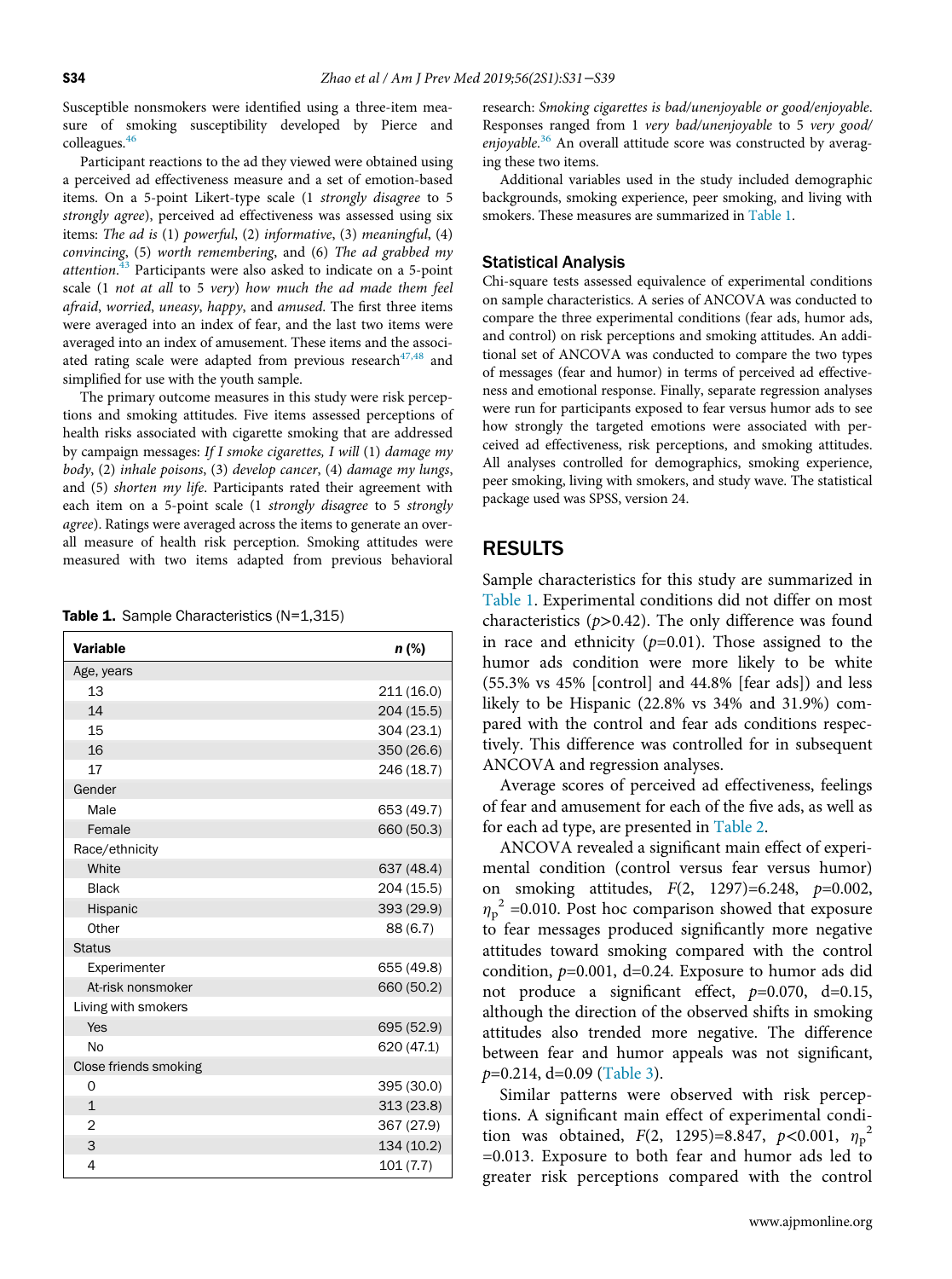| Ad                  | Perceived ad effectiveness, <sup>a</sup> M (SD) / $\alpha$ | Fear, $\mathbf{M}$ (SD) / $\alpha$ | Amusement, $\frac{b}{c}$ M (SD) / r |
|---------------------|------------------------------------------------------------|------------------------------------|-------------------------------------|
| Fear                |                                                            |                                    |                                     |
| 7000                | 3.86(0.83)/0.89                                            | 2.77(1.13)/0.70                    | 2.48(1.16)/0.39                     |
| Found It            | 3.83(0.81)/0.89                                            | 3.14(1.08)/0.68                    | 2.23(0.97)/0.20                     |
| Science Class       | 3.87(0.81)/0.90                                            | 2.99(1.10)/0.71                    | 2.56(1.18)/0.40                     |
| Total               | 3.85(0.82)/0.90                                            | 2.96(1.11)/0.70                    | 2.46(1.11)/0.34                     |
| Humor               |                                                            |                                    |                                     |
| <b>Skinny Jeans</b> | 3.55(0.89)/0.91                                            | 2.17(1.08)/0.80                    | 3.07(1.10)/0.39                     |
| <b>Fingers</b>      | 3.56(0.90)/0.89                                            | 2.08(1.11)/0.79                    | 3.23(1.22)/0.61                     |
| Total               | 3.56(0.90)/0.91                                            | 2.12(1.09)/0.79                    | 3.15(1.16)/0.50                     |

<span id="page-4-0"></span>Table 2. Perceived Ad Effectiveness, Feelings of Fear and Amusement in Response to Test Ads

<span id="page-4-2"></span>a<br>Measured on a 5-point scale from 1=strongly disagree to 5=strongly agree.<br>PMeasured on a 5-point scale from 1=pot at all to 5=yery.  $b$ Measured on a 5-point scale from 1=not at all to 5=very.

condition. Both differences were statistically significant in post hoc comparison:  $p<0.001$  and d=0.28 for fear ads,  $p=0.005$  and d=0.23 for humor ads. The difference between fear and humor ads was not significant,  $p=0.479$ , d=0.05 ([Table 3\)](#page-4-1).

ANCOVAs on ad responses showed significant differences between fear and humor ads on all three outcome measures: perceived ad effectiveness,  $F(1, 906)=21.78$ ,  $p<0.001$ ,  $\eta_{p}^{2}$  =0.023; fear,  $F(1, 897)=128.78$ ,  $p<0.001$ ,  $h_{p}^{2}$  =0.126; and amusement,  $F(1, 890)$ =67.02,  $p$ <0.001,  $\eta_p^2$  =0.070. Fear ads generated significantly higher scores on perceived ad effectiveness and fear, and significantly lower scores on amusement, as compared with humor ads ([Table 3](#page-4-1)).

Among those exposed to the fear ads, fear was a significant predictor of risk perceptions and smoking attitudes (both  $p<0.001$ ), whereas amusement was not  $(p>0.05;$  [Table 4\)](#page-5-0). Among those exposed to the humor ads, the opposite was true: Amusement significantly predicted risk perceptions and smoking attitudes (both  $p<0.05$ ), whereas fear did not (both  $p>0.05$ ). For perceived ad effectiveness, both fear and amusement emerged as significant predictors for both groups of participants ( $p$ <0.05). However, the regression coefficients again showed opposite patterns: For those exposed to fear ads, fear was a stronger predictor than amusement; for those exposed to humor ads, amusement was a stronger predictor than fear. Comparison of the coefficients revealed statistically significant differences in both cases  $(p<0.001)$ .

To ensure that the current results were not due to the use of specific covariates, all analyses were repeated without any covariates. The results remained essentially the same. To investigate whether the observed effects and associations were primarily driven by one or more unique ads in each appeal category, the analyses were repeated on the level of individual ads. Despite smaller sample size, all ads produced significantly higher risk perceptions ( $p$ <0.05), and all ads except one (Fingers,  $p=0.24$ ) produced significantly more negative attitudes  $(p<0.05)$  compared with the control condition. The observed differences on perceived effectiveness, fear, and amusement between fear and humor ads all persisted in pairwise comparisons  $(p<0.05)$ . The associations

<span id="page-4-1"></span>

| <b>Table 3.</b> Effects of Fear and Humor Ads |  |  |  |  |  |
|-----------------------------------------------|--|--|--|--|--|
|-----------------------------------------------|--|--|--|--|--|

| <b>Condition</b>    | <b>Smoking attitudes,</b><br>$^{\circ}$ M (SE) | <b>Risk perceptions.</b><br><sup>b</sup> M (SE) | <b>Perceived ad</b><br>effectiveness, M (SE) | <b>Feelings of</b><br>fear. M (SE) | <b>Feelings of amusement,</b><br>M (SE) |
|---------------------|------------------------------------------------|-------------------------------------------------|----------------------------------------------|------------------------------------|-----------------------------------------|
| Control $(n=566)$   | 2.13(0.04)                                     | 3.93(0.04)                                      |                                              |                                    |                                         |
| Fear ads $(n=561)$  | $1.93(0.04)^c$                                 | $4.16(0.04)^c$                                  | $3.86(0.04)$ <sup>e</sup>                    | $3.00(0.05)^e$                     | $2.45(0.05)^e$                          |
| Humor ads $(n=393)$ | $2.00(0.05)^d$                                 | $4.12(0.05)^c$                                  | $3.56(0.05)^e$                               | $2.06(0.06)^e$                     | $3.15(0.06)$ <sup>e</sup>               |

<span id="page-4-3"></span>Note: Boldface indicates statistical significance.

 $\alpha$ <sup>a</sup>r =0.56 between the two items.

 $b_{\alpha}=0.89$  for the five-item scale. All estimates adjusted for age, gender, race/ethnicity, risk status (at-risk nonsmoker versus experimenter), living with smoker, number of close friends smoking, and study wave. The two smoking attitude items correlate at  $r = 0.54$  for the full sample. For the five risk perception items,  $\alpha$ =0.90 for the full sample.

<span id="page-4-6"></span><span id="page-4-4"></span>Significantly different from control,  $p \leq 0.005$ .

<span id="page-4-5"></span> $d$ Marginally significantly different from control,  $p=0.070$ .

<sup>e</sup>Significantly different between fear and humor ads,  $p < 0.001$ .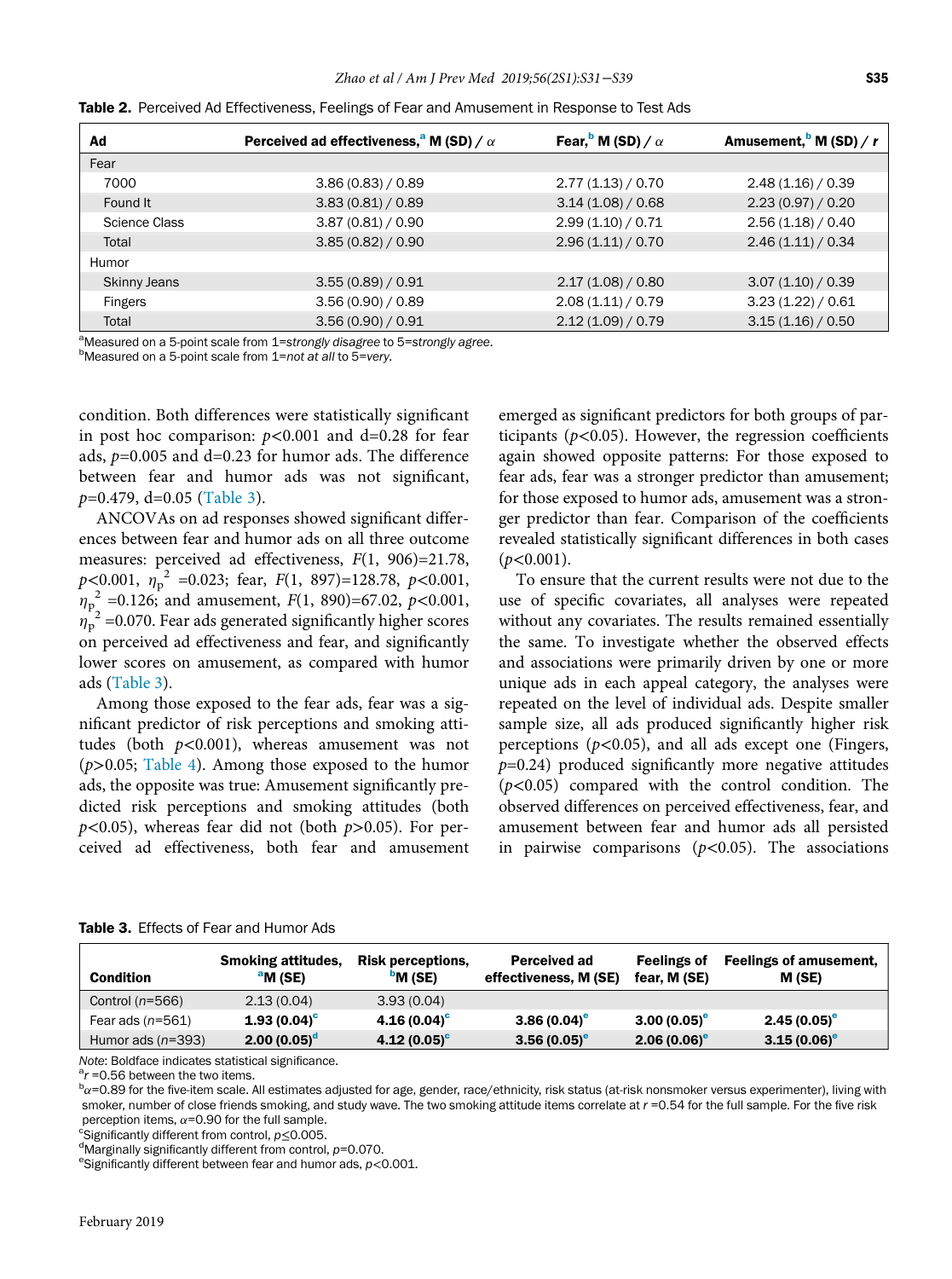| <b>Variable</b>      | <b>Smoking attitudes, B (SE)</b> | <b>Risk perceptions, B (SE)</b> | Perceived ad effectiveness, B (SE) |
|----------------------|----------------------------------|---------------------------------|------------------------------------|
| Exposed to fear ads  |                                  |                                 |                                    |
| Fear                 | $-0.125(0.03)$ ***               | $0.165(0.03)$ ***               | $0.290(0.03)$ ***                  |
| Amusement            | 0.027(0.03)                      | $-0.041(0.03)$                  | $0.071(0.03)*$                     |
| Adjusted $R^2$       | 0.14                             | 0.09                            | 0.18                               |
| Exposed to humor ads |                                  |                                 |                                    |
| Fear                 | 0.034(0.04)                      | $-0.040(0.04)$                  | $0.157(0.04)$ ***                  |
| Amusement            | $-0.094(0.04)*$                  | $0.151(0.04)$ ***               | $0.397(0.04)$ ***                  |
| Adjusted $R^2$       | 0.14                             | 0.08                            | 0.29                               |

<span id="page-5-0"></span>

Note: All models controlled for age, gender, race/ethnicity, risk status (at-risk nonsmoker versus experimenter), living with smoker, number of close friends smoking, and study wave. Coefficients are unstandardized from ordinary least square regressions. Boldface indicates statistical significance  $(*p<0.05; **p<0.001).$ 

between ad-targeted emotions and perceived effectiveness, smoking attitudes, and risk perceptions also remained largely the same on the individual ad level.

#### **DISCUSSION**

Limited previous research has compared fear and humor appeals in the context of tobacco prevention campaigns targeting youth. Available evidence shows that messages featuring serious and frightening threats are more likely to be recalled and thought about, and are perceived to be more effective by youth respondents than humorous and other non–fear-based messages.<sup>[6,7](#page-7-14),[28](#page-7-16)</sup> These findings echo several reviews of the campaign literature that conclude that messages capable of inducing strong negative emotions tend to perform well among the youth popula-tion.<sup>3[−](#page-7-1)5</sup> Results from the current research lend some support to these observations. Among the tested "The Real Cost" messages, fear-appeal ads overall were rated as more effective than humor-appeal ads. However, when it came to smoking-related risk perceptions and attitudes, no significant difference was detected between fear- and humor-appeal ads.

The current study included a no-exposure control condition, which enabled the examination of whether fear and humor appeals could independently change beliefs and attitudes about smoking in a favorable direction. Findings in this regard are clear on one outcome and somewhat mixed on the other. Both fear and humor appeals were able to increase health risk perceptions as compared with the control condition. Fear appeals also produced more negative smoking attitudes than the control condition, but the effect of humor appeals on smoking attitudes was not significant. The mixed evidence on attitudes notwithstanding, the comparison against control in this study represents an important extension of previous literature, which has focused almost exclusively on audience evaluations of fear- versus humor-appeal

messages.<sup>6,[26](#page-7-21)−29</sup> Indeed, when only perceived ad effectiveness—an evaluation measure—is considered, the current findings are entirely consistent with previous research, showing fear ads to be rated as more effective than humor ads. However, the difference in perceived ad effectiveness did not translate into distinct advantages for fear ads in smoking-related outcomes. Comparisons of fear and humor ads on risk perceptions and smoking attitudes revealed no significant difference.

The seeming disconnect between perceived ad effectiveness and smoking-related outcomes is an interesting finding. One potential explanation is that perceived ad effectiveness is not an ideal measure of persuasive potential for humorous messages. Although there is good evidence for the predictive validity of the perceived ad effectiveness measure used in this study,  $43,44,49$  $43,44,49$  the way it is constructed is probably best suited for capturing deep and thoughtful processing of central message arguments. Humor, on the other hand, tends to have the most impact when information processing relies on simple message cues and cognitive heuristics.<sup>[21,23](#page-7-10)</sup> If this is the case, then the perceived ad effectiveness measure might have missed key processes in how humor works. In other words, humor ads may well be capable of changing smoking-related cognitions, as evidenced by the current study, just not (primarily) through mechanisms captured by the measure of perceived ad effectiveness. This possibility awaits verification in future research.

Although emotional appeals are often categorized based on the discrete emotions they seek to evoke, the extent to which the target emotions actually matter in message effects is not always clear.<sup>[11,50](#page-7-4),[51](#page-8-12)</sup> Empirical research on humor appeals is particularly lacking in the context of youth-targeted tobacco prevention campaigns. Indeed, some available studies on youth and young adults did not even measure humor-induced subjective feelings in their appraisal of humor-based messages.<sup>[6,27](#page-7-14)</sup> The current study measured experienced emotions for both fear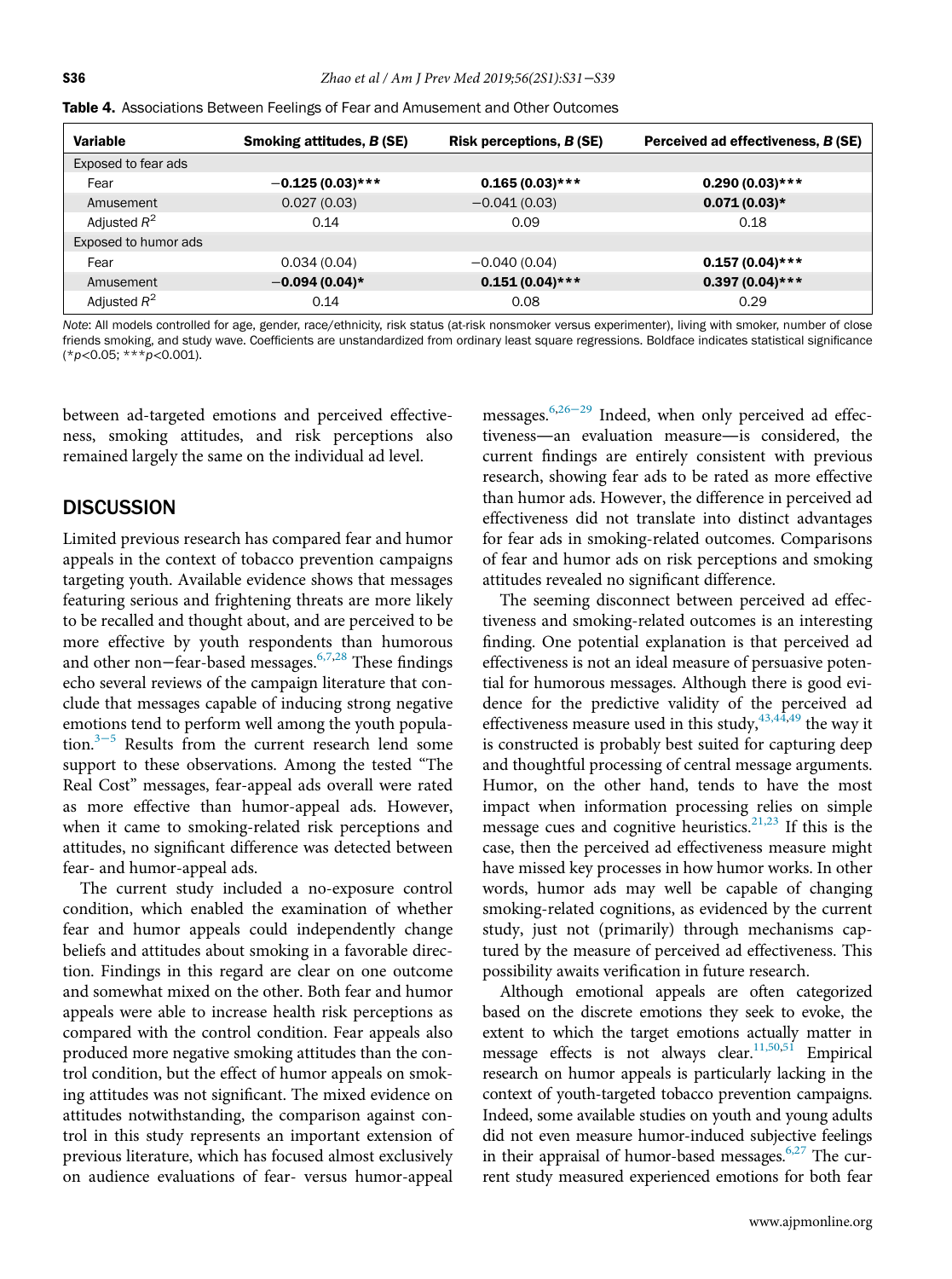and humor appeals and found that the target emotions played an important role in message effects. For fearappeal ads, the feelings of fear were a strong predictor of perceived ad effectiveness, risk perceptions, and smoking attitudes. For humor-appeal ads, it was the feeling of amusement that was the primary driver of these outcomes. Overall, these findings suggest that evoking the target emotion is likely an important mechanism underlying the persuasive effects of fear- and humor-appeal messages. The clear contrast between target and non-target emotions as unveiled in this study also brings additional clarity to the relevance of message-evoked emotions in the effects of these appeals.

Findings of this study have implications for "The Real Cost" and other youth-targeted tobacco prevention campaigns. Overall, it appears that both fear and humor appeals can be useful message strategies for campaign advertising. Although fear appeals were rated higher in perceived ad effectiveness in this study, both types of messages were able to generate shifts in smoking risk perceptions congruent with campaign goals. Fear appeals also increased negative smoking attitudes, whereas the ability of humor appeals to do the same was somewhat uncertain. It should be noted again, however, that the direct comparison of fear and humor appeals showed no significant difference in smoking-related beliefs and attitudes in the current data. This lack of separation, together with the favorable effect of humor ads on risk perceptions, should give campaign designers reasonable confidence in adding humor to the predominantly fear-based message platform in tobacco prevention communication targeting the youth population.

Future research should continue to test humor appeals' ability to influence youth smoking attitudes. It should also look to engage theory more fully in the comparative study of fear and humor appeals. For example, recent research shows that people engage in cognitive and affective message processing differently in response to different levels of emotional intensity in fear appeals.<sup>[32](#page-7-22)</sup> The interplay between emotional intensity and cognitive versus affective processing, and its underlying psychological mechanisms, such as limited capacity, $52$  may be similarly at work for humor appeals. If so, then a common theoretic platform may become available to further compare and contrast these message appeals in youth tobacco prevention and other campaign contexts.

#### Limitations

Limitations of the current study should be noted. First, as mentioned earlier, the primary purpose of the experiments reported here was for advertising copy testing. As such, they were not designed to thoroughly investigate theorydriven hypotheses on the effects of fear and humor appeals.

This has limited the scope of the current study. Second, with a youth sample, many of the measures used in this research were relatively simple to reduce cognitive demand on the participants. These simple measures necessarily carry risks of potential weakness in measurement reliability and validity. The lack of a direct measure of behavior or intention also restricted the current findings. Third, as with any message testing study, demand characteristics could be a threat in the current data, biasing participant responses toward a "desired" position. Notably, however, recently published longitudinal evaluation data have shown the campaign to be effective in preventing youth smoking initiation.<sup>35</sup> Although such data do not allow the attribution of campaign effects to specific messages or appeals, they do offer strong corroborative evidence that campaign advertising as a whole has produced real-world behavioral outcomes in line with the current findings. This should serve to alleviate concerns over both demand characteristics and the lack of behavioral/intention data in the current study. Fourth, only a limited number of ads were tested for each type of appeal in the current study. The ads in each category also bore much similarity in terms of content focus and execution style. Such similarity reflects the campaign's intention to maintain consistent message themes and creative strategies. But it also restricted the generalizability of the ads to the broader population of fear and humor ads in tobacco prevention campaigns. Confidence in the current evidence will be enhanced if similar findings are obtained in the testing of additional fear and humor ads in both "The Real Cost" and other youth-targeted campaigns.

#### CONCLUSIONS

Results from message pretesting for "The Real Cost" show that both fear and humor appeals have potential to be effective in the campaign. The clear pattern of relationships between emotional responses and persuasive outcomes also suggests that the expressly targeted emotions are likely a central mechanism in overall message effectiveness. Concurrent employment of fear and humor appeals appears justifiable in "The Real Cost" and other youth-targeted tobacco prevention campaigns in the interest of diversifying campaign messaging and recapturing youth attention.

#### ACKNOWLEDGMENTS

Publication of this article was supported by the Center for Tobacco Products at the U.S. Food and Drug Administration (FDA). This publication represents the views of the authors and does not represent FDA position or policy.

The authors gratefully acknowledge the contributions of "The Real Cost" campaign team at FDA and FCB New York for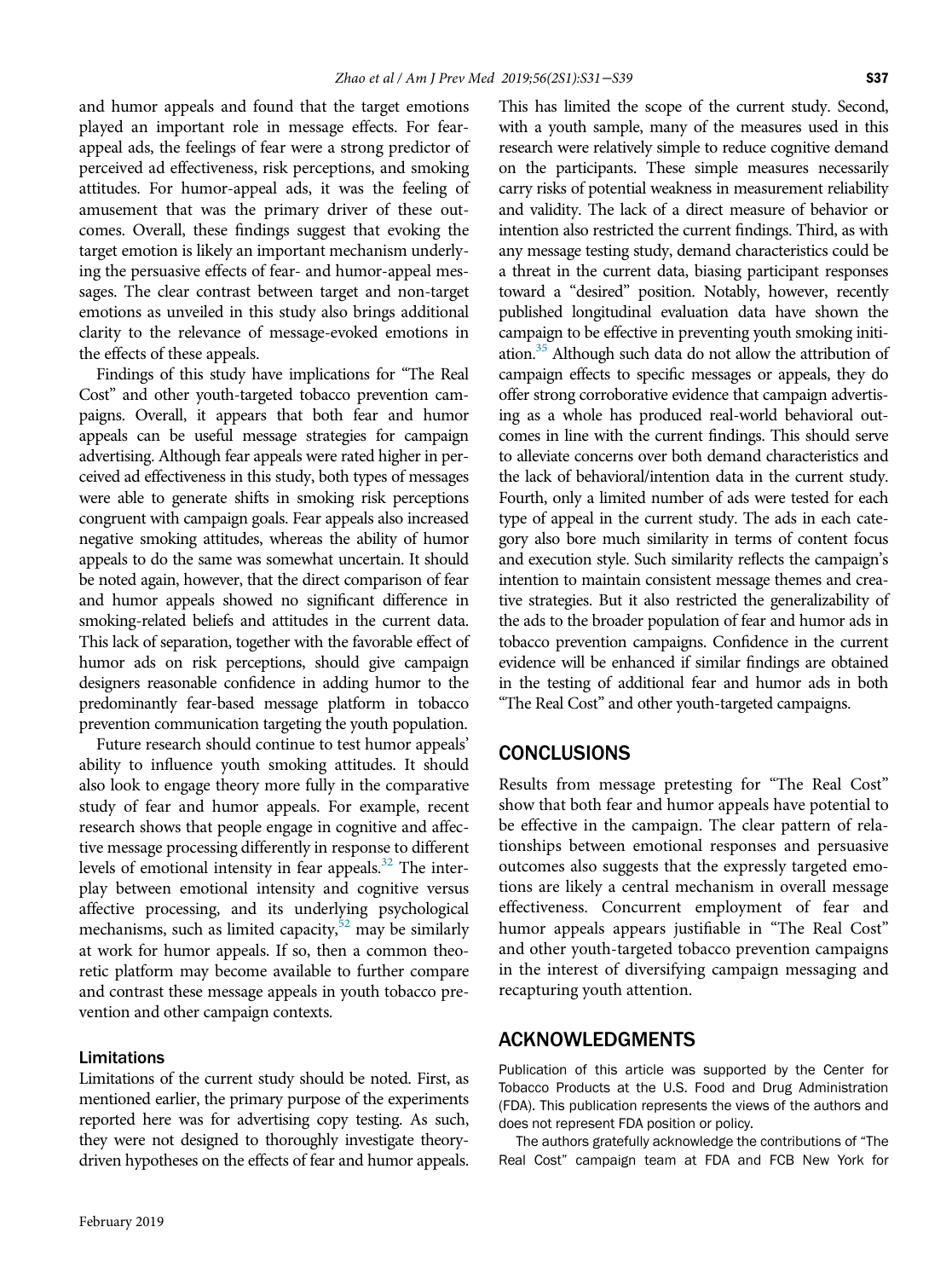<span id="page-7-5"></span>producing the campaign and for collecting the data reported in this manuscript.

Xiaoquan Zhao conceptualized the paper, performed the data analysis, and led in manuscript writing. Maria L. Roditis and Tesfa N. Alexander contributed to manuscript writing.

No financial disclosures were reported by the authors of this paper.

## <span id="page-7-7"></span>SUPPLEMENT NOTE

This article is part of a supplement entitled Fifth Anniversary Retrospective of "The Real Cost," the Food and Drug Administration's Historic Youth Smoking Prevention Media Campaign, which is sponsored by the U.S. Food and Drug Administration.

### <span id="page-7-20"></span>SUPPLEMENTAL MATERIAL

<span id="page-7-8"></span>Supplemental materials associated with this article can be found in the online version at [https://doi.org/10.1016/j.](https://doi.org/10.1016/j.amepre.2018.07.033) [amepre.2018.07.033.](https://doi.org/10.1016/j.amepre.2018.07.033)

## REFERENCES

- <span id="page-7-10"></span><span id="page-7-0"></span>1. Allen JA, Duke JC, Davis KC, Kim AE, Nonnemaker JM, Farrelly MC. Using mass media campaigns to reduce youth tobacco use: a review. Am J Health Promot. 2015;30(2):e71–e82. [https://doi.org/10.4278/](https://doi.org/10.4278/ajhp.130510-LIT-237) [ajhp.130510-LIT-237.](https://doi.org/10.4278/ajhp.130510-LIT-237)
- <span id="page-7-12"></span><span id="page-7-11"></span>2. CDC. [Best Practices for Comprehensive Tobacco Control Programs](http://refhub.elsevier.com/S0749-3797(18)32176-7/sbref0002) <sup>−</sup>2014[. Atlanta, GA: HHS, CDC, National Center for Chronic Disease](http://refhub.elsevier.com/S0749-3797(18)32176-7/sbref0002) [Prevention and Health Promotion, Of](http://refhub.elsevier.com/S0749-3797(18)32176-7/sbref0002)fice on Smoking and Health, [2014.](http://refhub.elsevier.com/S0749-3797(18)32176-7/sbref0002)
- <span id="page-7-13"></span><span id="page-7-1"></span>3. Farrelly MC, Niederdeppe J, Yarsevich J. Youth tobacco prevention mass media campaigns: past, present, and future directions. Tob Control. 2003;12(suppl 1):i35–i47. [https://doi.org/10.1136/tc.12.suppl\\_1.i35.](https://doi.org/10.1136/tc.12.suppl_1.i35)
- 4. National Cancer Institute. The role of the media in promoting and reducing tobacco use. [https://cancercontrol.cancer.gov/brp/tcrb/](https://cancercontrol.cancer.gov/brp/tcrb/monographs/19/m19_complete.pdf) [monographs/19/m19\\_complete.pdf](https://cancercontrol.cancer.gov/brp/tcrb/monographs/19/m19_complete.pdf). Published 2008. Accessed August 16, 2018.
- <span id="page-7-21"></span><span id="page-7-2"></span>5. Wakefield MA, Loken B, Hornik RC. Use of mass media campaigns to change health behaviour. Lancet. 2010;376(9748):1261–1271. [https://](https://doi.org/10.1016/S0140-6736(10)60809-4) [doi.org/10.1016/S0140-6736\(10\)60809-4](https://doi.org/10.1016/S0140-6736(10)60809-4).
- <span id="page-7-15"></span><span id="page-7-14"></span>6. Biener L, Ji M, Gilpin EA, Albers AB. The impact of emotional tone, message, and broadcast parameters in youth anti-smoking advertisements. J Health Commun. 2004;9(3):259–274. [https://doi.org/10.1080/](https://doi.org/10.1080/10810730490447084) [10810730490447084](https://doi.org/10.1080/10810730490447084).
- <span id="page-7-16"></span><span id="page-7-9"></span>7. Wakefield MA, Durrant R, Terry-McElrath Y, et al. Appraisal of antismoking advertising by youth at risk for regular smoking: a comparative study in the United States, Australia, and Britain. Tob Control. 2003;12(suppl 2):ii82–ii86. [https://doi.org/10.1136/tc.12.suppl\\_2.ii82.](https://doi.org/10.1136/tc.12.suppl_2.ii82)
- <span id="page-7-17"></span><span id="page-7-3"></span>8. Peters G-JY, Ruiter RAC, Kok G. Threatening communication: a critical re-analysis and a revised meta-analytic test of fear appeal theory. Health Psychol Rev. 2013;7(suppl 1):S8–S31. [https://doi.org/10.1080/](https://doi.org/10.1080/17437199.2012.703527) [17437199.2012.703527](https://doi.org/10.1080/17437199.2012.703527).
- <span id="page-7-18"></span>9. Tannenbaum MB, Hepler J, Zimmerman RS, et al. Appealing to fear: a meta-analysis of fear appeal effectiveness and theories. Psychol Bull. 2015;141(6):1178–1204. <https://doi.org/10.1037/a0039729>.
- <span id="page-7-19"></span><span id="page-7-6"></span>10. Witte K, Allen M. A meta-analysis of fear appeals: implications for effective public health campaigns. Health Educ Behav. 2000;27 (5):591–615. [https://doi.org/10.1177/109019810002700506.](https://doi.org/10.1177/109019810002700506)
- <span id="page-7-22"></span><span id="page-7-4"></span>11. Witte K. Putting the fear back into fear appeals: the extended parallel process model. Commun Monogr. 1992;59(4):329–349. [https://doi.](https://doi.org/10.1080/03637759209376276) [org/10.1080/03637759209376276](https://doi.org/10.1080/03637759209376276).
- 12. Brehm SS, Brehm JW. [Psychological Reactance: A Theory of Freedom](http://refhub.elsevier.com/S0749-3797(18)32176-7/sbref0011) and Control[. New York, NY: Academic Press, 1981.](http://refhub.elsevier.com/S0749-3797(18)32176-7/sbref0011)
- 13. Grandpre J, Alvaro EM, Burgoon M, Miller CH, Hall JR. Adolescent reactance and anti-smoking campaigns: a theoretical approach. Health Commun. 2003;15(3):349–366. [https://doi.org/10.1207/S15327027HC1503\\_6](https://doi.org/10.1207/S15327027HC1503_6).
- 14. Wiium N, Aarù LE, Hetland J. Psychological reactance and adolescents' attitudes toward tobacco-control measures. J Appl Soc Psychol. 2009;39 (7):1718–1738. [https://doi.org/10.1111/j.1559-1816.2009.00501.x.](https://doi.org/10.1111/j.1559-1816.2009.00501.x)
- 15. Hovland CI, Janis IL, Kelley HH. [Communication and Persuasion: Psy](http://refhub.elsevier.com/S0749-3797(18)32176-7/sbref0014)[chological Studies of Opinion Change](http://refhub.elsevier.com/S0749-3797(18)32176-7/sbref0014). Westport, CT: Greenwood Press, [1953.](http://refhub.elsevier.com/S0749-3797(18)32176-7/sbref0014)
- 16. Janis IL. Effects of fear arousal on attitude change: recent developments in theory and experimental research. In: Berkowitz L, editor. Advances in Experimental Social Psychology, Vol 3. New York, NY: Academic Press, 1967:166–224. [https://doi.org/10.1016/S0065-2601](https://doi.org/10.1016/S0065-2601(08)60344-5) [\(08\)60344-5](https://doi.org/10.1016/S0065-2601(08)60344-5).
- 17. Boster FJ, Mongeau P. Fear-arousing persuasive messages. Ann Int Commun Assoc. 1984;8(1):330–375. [https://doi.org/10.1080/](https://doi.org/10.1080/23808985.1984.11678581) [23808985.1984.11678581](https://doi.org/10.1080/23808985.1984.11678581).
- 18. Dillard JP, Li R, Huang Y. Threat appeals: the fear−persuasion relationship is linear and curvilinear. Health Commun. 2017;32(11):1358– 1367. <https://doi.org/10.1080/10410236.2016.1220345>.
- 19. Dillard JP, Li R, Meczkowski E, Yang C, Shen L. Fear responses to threat appeals: functional form, methodological considerations, and correspondence between static and dynamic data. Commun Res. 2017;44(7):997–1018. <https://doi.org/10.1177/0093650216631097>.
- 20. [Shen L, Dillard JP. Threat, fear, and persuasion: review and critique of](http://refhub.elsevier.com/S0749-3797(18)32176-7/sbref0019) [questions about functional form.](http://refhub.elsevier.com/S0749-3797(18)32176-7/sbref0019) Rev Commun Res. 2014;2(1):94–114.
- 21. Eisend M. A meta-analysis of humor in advertising. J Acad Mark Sci. 2009;37(2):191–203. <https://doi.org/10.1007/s11747-008-0096-y>.
- 22. Petty RE, Cacioppo JT. [Communication and Persuasion: Central and](http://refhub.elsevier.com/S0749-3797(18)32176-7/sbref0021) [Peripheral Routes to Attitude Change](http://refhub.elsevier.com/S0749-3797(18)32176-7/sbref0021). Berlin: Springer, 2011.
- 23. Martin RA. [The Psychology of Humor: An Integrative Approach](http://refhub.elsevier.com/S0749-3797(18)32176-7/sbref0022). 1st ed. [Burlington, MA: Academic Press, 2007.](http://refhub.elsevier.com/S0749-3797(18)32176-7/sbref0022)
- 24. Nabi RL. Laughing in the face of fear (of disease detection): using humor to promote cancer self-examination behavior. Health Commun. 2016;31(7):873–883. <https://doi.org/10.1080/10410236.2014.1000479>.
- 25. Moyer-Guse E, Mahood C, Brookes S. Entertainment-education in the context of humor: effects on safer sex intentions and risk perceptions. Health Commun. 2011;26(8):765–774. [https://doi.org/10.1080/](https://doi.org/10.1080/10410236.2011.566832) [10410236.2011.566832](https://doi.org/10.1080/10410236.2011.566832).
- 26. Biener L, McCallum-Keeler G, Nyman AL. Adults' response to Massachusetts anti-tobacco television advertisements: impact of viewer and advertisement characteristics. Tob Control. 2000;9(4):401–407. [https://](https://doi.org/10.1136/tc.9.4.401) [doi.org/10.1136/tc.9.4.401.](https://doi.org/10.1136/tc.9.4.401)
- 27. Murphy-Hoefer R, Hyland A, Higbee C. Perceived effectiveness of tobacco countermarketing advertisements among young adults. Am J Health Behav. 2008;32(6):725–734. [https://doi.org/10.5993/AJHB.32.6.16.](https://doi.org/10.5993/AJHB.32.6.16)
- 28. Terry-Mcelrath Y, Wakefield M, Ruel E, et al. The effect of antismoking advertisement executional characteristics on youth comprehension, appraisal, recall, and engagement. J Health Commun. 2005;10 (2):127–143. [https://doi.org/10.1080/10810730590915100.](https://doi.org/10.1080/10810730590915100)
- 29. Montazeri A, McEwen J. Effective communication: perception of two anti-smoking advertisements. Patient Educ Couns. 1997;30(1):29–35. [https://doi.org/10.1016/S0738-3991\(96\)00958-5](https://doi.org/10.1016/S0738-3991(96)00958-5).
- 30. Paek H-J, Kim K, Hove T. Content analysis of antismoking videos on YouTube: message sensation value, message appeals, and their relationships with viewer responses. Health Educ Res. 2010;25(6):1085– 1099. [https://doi.org/10.1093/her/cyq063.](https://doi.org/10.1093/her/cyq063)
- 31. Popova L. The extended parallel process model: illuminating the gaps in research. Health Educ Behav. 2012;39(4):455–473. [https://doi.org/](https://doi.org/10.1177/1090198111418108) [10.1177/1090198111418108.](https://doi.org/10.1177/1090198111418108)
- 32. Rhodes N. Fear-appeal messages: message processing and affective attitudes. Commun Res. 2017;44(7):952–975. [https://doi.org/10.1177/](https://doi.org/10.1177/0093650214565916) [0093650214565916](https://doi.org/10.1177/0093650214565916).